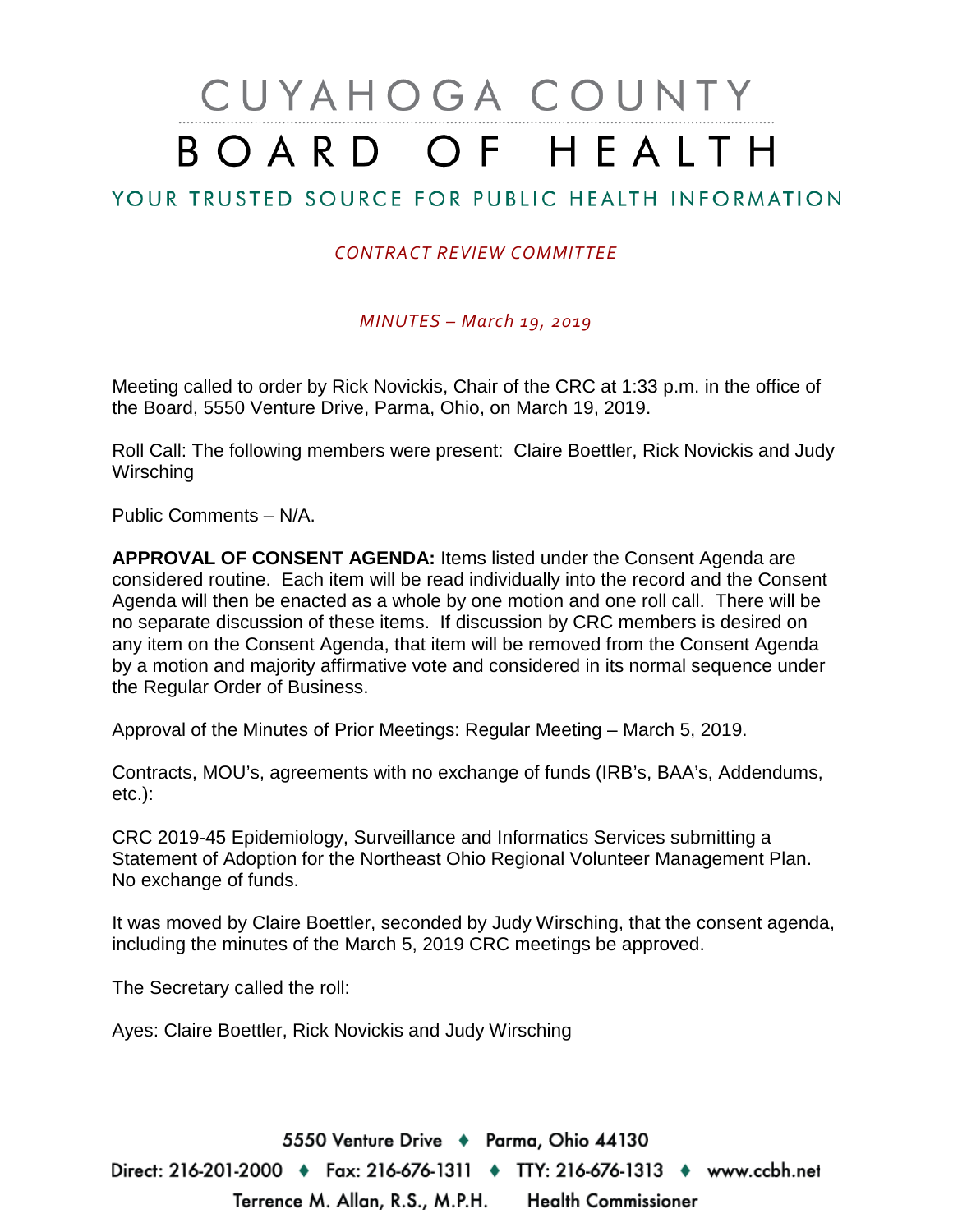## **CONTRACTS AND AWARDS:**

Tabled Items

CRC 2018-100 7208 Broadview Rd. Parma, Ohio 44134

No Action at this time.

CRC 2018-123 7454 Bronson Rd. Olmsted Township, Ohio 44138

No Action at this time.

CRC 2018-160 27912 Pergl Rd. Solon, Ohio 44139

No Action at this time.

CRC 2018-161 27605 Pergl Rd. Glenwillow, Ohio 44139

No Action at this time.

CRC 2018-162 6845 Richmond Rd. Glenwillow, Ohio 44139

No Action at this time.

New Items For Review

Bid/Quote Openings ≥ \$25,000.00

None

Bid/Quote Openings < \$25,000.00

None

Expenditures: Contracts up to \$25,000.00

5550 Venture Drive + Parma, Ohio 44130

Direct: 216-201-2000 • Fax: 216-676-1311 • TTY: 216-676-1313 • www.ccbh.net Terrence M. Allan, R.S., M.P.H. **Health Commissioner**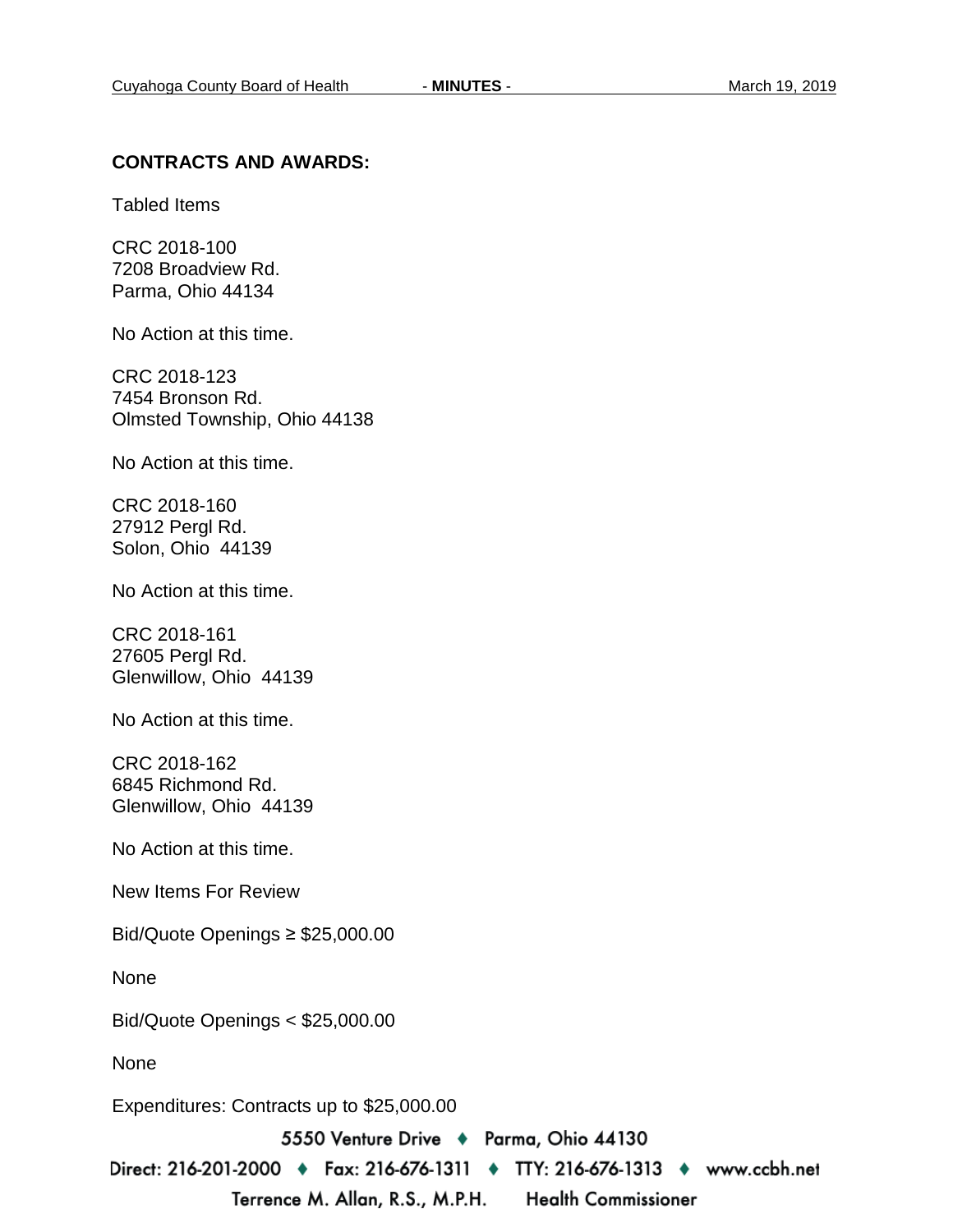It was moved by Rick Novickis, seconded by Claire Boettler that the contract (CRC 2019-46) with Alyssa Sherer under the Reproductive Health and Wellness grant from April 1, 2019 through March 31, 2021 in the amount of \$2,000.00 be approved.

Presented by: Claire Boettler

Purpose: To serve as Nurse Practitioner in the CCBH Family Planning Clinic.

Funding Source: 100% reimbursable through the FY2019 Reproductive Health and Wellness grant.

The Secretary called the roll:

Ayes: Claire Boettler, Rick Novickis and Judy Wirsching

It was moved by Claire Boettler, seconded by Judy Wirsching that the following contract (CRC 2019-47) with the Cuyahoga County Agricultural Society for space rental from August 6, 2019 through August 11, 2019 at the Cuyahoga County Fair in the amount of \$375.00 be approved.

Presented by: Kevin Brennan

Purpose: To promote agency awareness during the Cuyahoga County Fair.

Funding Source: 100% funded through CCBH General Revenue.

The Secretary called the roll:

Ayes: Claire Boettler, Rick Novickis and Judy Wirsching

Revenue Generating Agreements up to \$25,000.00

None

Contract Rescissions

None

Other Business

None

Public Comment – N/A.

5550 Venture Drive + Parma, Ohio 44130

Direct: 216-201-2000 ♦ Fax: 216-676-1311 ♦ TTY: 216-676-1313 ♦ www.ccbh.net Terrence M. Allan, R.S., M.P.H. **Health Commissioner**